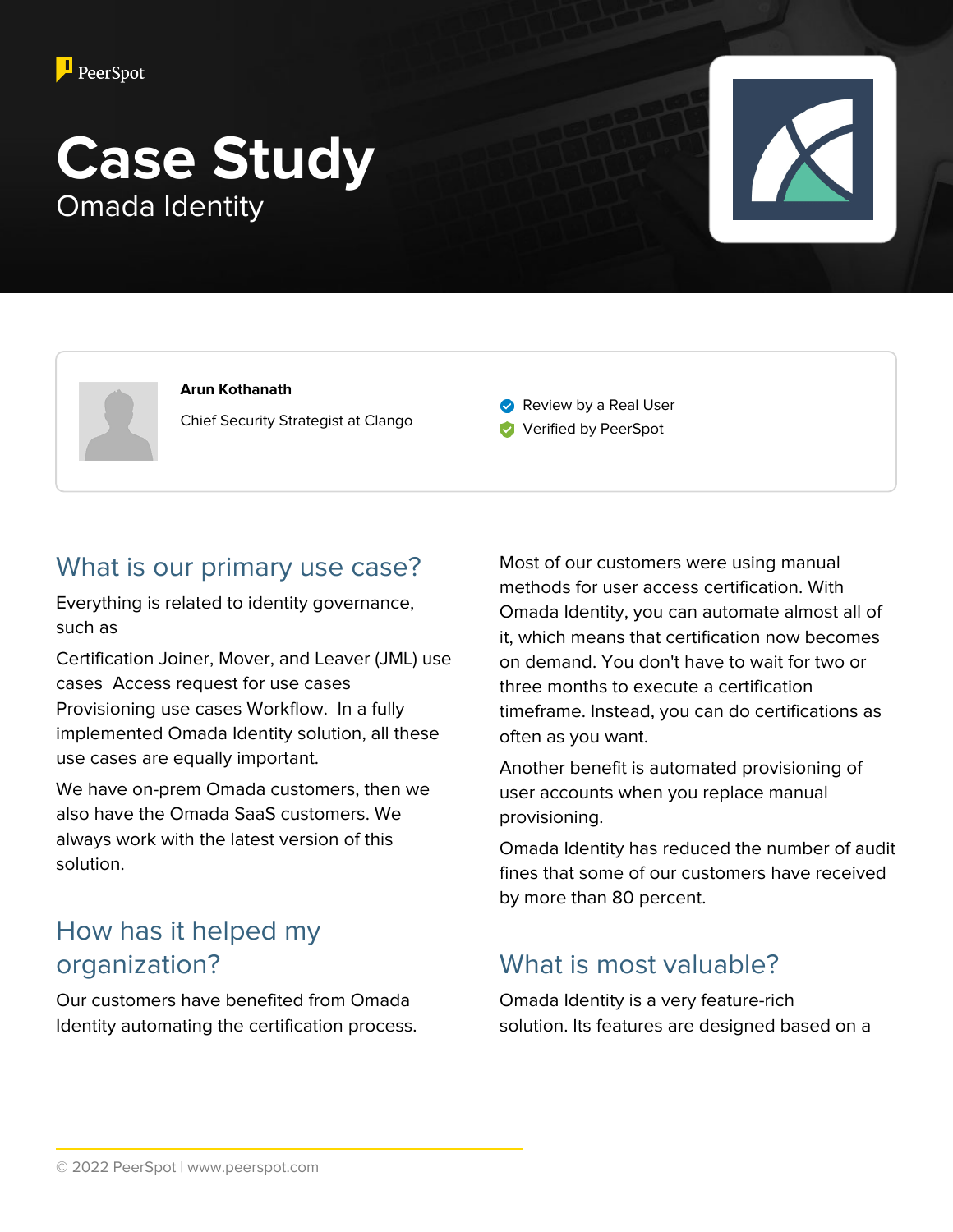



methodology called identity plus.

For our customers who prefer having a SaaS solution, they also prefer a cloud-native solution. This is a big requirement for them.

#### What needs improvement?

The Omada Identity SaaS version isn't as flexible as Omada Identity on-premise. It is expected behavior though. Often, customers under estimate the level of controls and flexibility when moving to SaaS. We want customers to carefully evaluate and analyze each use case and/or requirement.

We work closely with Omada and understand the roadmap, which addresses what market is demanding, incrementally in each release.

### For how long have I used the solution?

It has been about three years that we have been implementing Omada Identity for customers.

# What do I think about the scalability of the solution?

We haven't had any scalability issues with our customers. Omada Identity has been scalable to our customer requirements. It's a high-capacity solution, so large environments (more than 2000 users) is not a problem for Omada Identity.

Omada is at par with the industry standard at this point for scalability. They aren't extraordinary yet, but they are working on it. They are probably at par with their competitors.

### How are customer service and technical support?

The Omada product documentation could use a good uplift. Some documentation is outdated as well as other documentation can be less descriptive than it should be.

There are some initial challenges when it comes to support. However, I am very happy to see it drastically improving.

### How was the initial setup?

If you are using the provided connectors and configuration out-of-the-box, then it is straightforward. However, if you require custom connectors or configurations, that setup is can get complex.

An average deployment takes three to six months.

Our implementation strategy varies based on the customer's requirements.

# What about the implementation team?

We provide deployment and post-deployment support. In a deployment scenario, there will be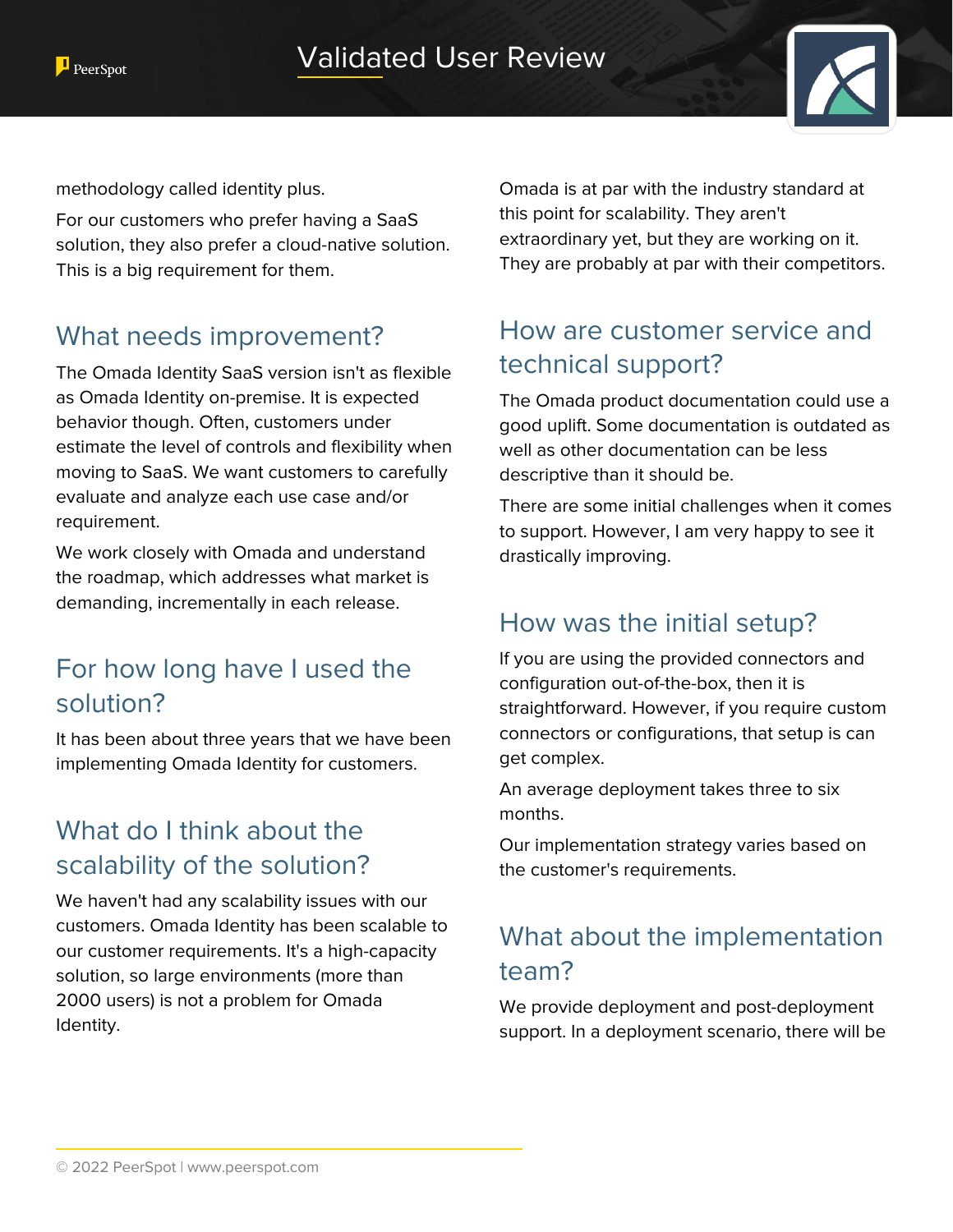

one or more implementation engineers along with an architect and project manager. Then, in the post-deployment support, we have architects and engineers.

#### What was our ROI?

The initial total cost of ownership to implement Omada Identity is not small. The TCO for the implementation is comparable to other solutions. However, the cost of maintaining the solution is at par or lower than competitors, including adding more features or maintaining the system after the initial deployment/installation to make sure that they are available for users to use or extending the functionalities of those activities. Those maintenance costs are lower than other vendors.

It has reduced the number of our help desk tickets from 25 to 75 percent.

# Which other solutions did I evaluate?

Compared to competitors, Omada Identity is either equal or more feature-rich than comparable solutions, e.g., RSA Identity Governance and Lifecycle (IGL), SailPoint IdentityIQ, and Oracle Identity Governance, because of its identity plus methodology.

Omada workflow designer is a feature for which we have gotten very good feedback. Ease of configuration is also something Omada Identity

does better than others in the market. However, customizability is something where Omada is not as good as its competitors.

The time that it takes to get up and running with this solution compared to RSA and SailPoint is almost similar.

# What other advice do I have?

Carefully evaluate your use cases before starting an implementation. Have an identity management program defined before starting technical implementation. That would be my most important advice.

Define your use cases clearly.

Have all parties involved. Not having management buy-in almost always led to difficulties in the project.

Omada has defined and documented the Identity Plus Process based on their experience. This is an excellent reference guide to implement an Identity program.

Everything considered, I would rate this solution as an eight out of 10.